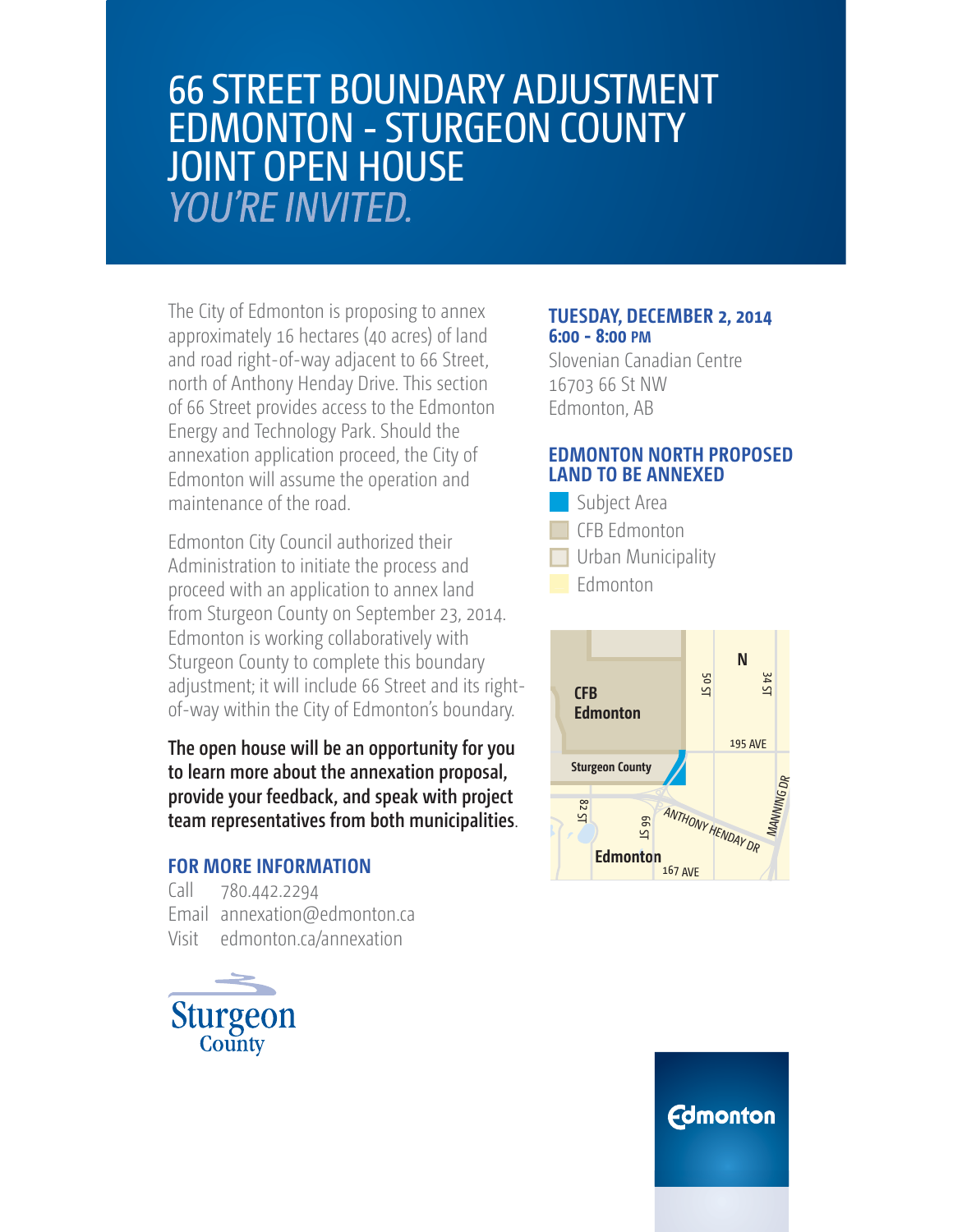Did you know? Edmonton is proposing to **annex** land from **Sturgeon County.**

Drop-in on **May 9, 2018** to learn more.

**Sturgeon County**  $\frac{1}{2}$  **Edmonton** CFB Edmonton 195 Ave  $\mathcal{S}$ 50 St Anthony Henday D 66 St 82 St

**Proposed Annexation Area** 

**Edmonton** 

Visit **edmonton.ca/annexation**  for more information

**SHARE** YOUR VOICE **SHAPE** OUR CITY